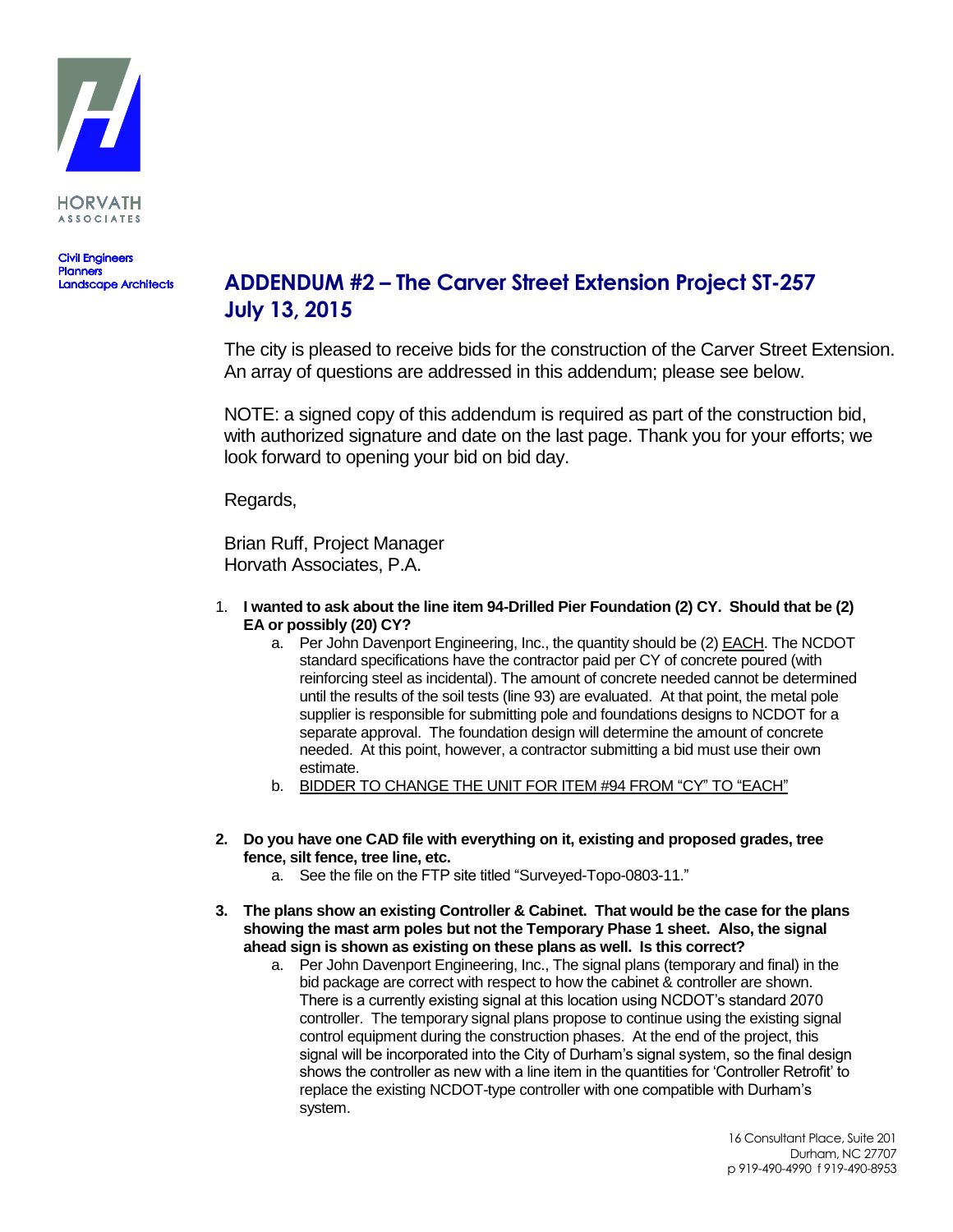- b. Also, the signal ahead sign is also part of the currently existing signal installation and is carried through as existing on both the temporary and final signal designs.
- 4. I **know we are awaiting Addendum #2, is there any chance that the bid date may be pushed back in this addendum? We have had some things get backed up on our bid schedule and want to ensure we have sufficient time to get a bid in for this project**.
	- a. Please be advised the BID OPENING for Carver Street Extension is postponed to 100 PM August 6, 2015, in Conference Room 3B of City Hall Public Works Department.
- **5. I see a line item for Temporary Signal Installation. Please explain. I don't see it mentioned in the specs or plans. I assume the [signal] quantities will be revised. Let me know.**
	- a. A temporary signal installation is required for this project and is included in the bid as Line Item #78. The attached preliminary drawings for this temporary signal at Old Oxford and Hamlin have been prepared by John Davenport Engineering, Inc., and are currently submitted to the NCDOT for a temporary signal permit for this project; the plans are subject to change at this time. Finalized drawings for the temporary signal are intended to be completed upon NCDOT review and approval and provided to the contractor. It is intended for the temporary signal permit to be issued in time for the project.
	- b. Per John Davenport Engineering, Inc., estimated quantities for the Temporary Signal are as follows, but will not be itemized on the bid form. The following is for your information, but is subject to change.

| Item# | $0.5 - 0.6 - 0.1 - 0.00$ . $0.001$ or $0.001$ and $0.001$ and $0.001$ |          | <b>Units</b> |
|-------|-----------------------------------------------------------------------|----------|--------------|
|       | <b>Description</b>                                                    | Quantity |              |
|       | <b>Relocate Existing Signal Head</b>                                  | 6        | Ea.          |
| 2     | <b>Signal Cable</b>                                                   | 575      | LF           |
| 3     | <b>Wood Poles</b>                                                     | 5        | Ea.          |
| 4     | <b>Guy Assembly</b>                                                   | 6        | Ea.          |
| 5     | Messenger Cable (3/8 inch)                                            | 520      | LF           |
| 6     | Unpaved Trenching (1 conduit, 2 inch)                                 | 305      | LF           |
|       | Directional Drill (1 conduit, 2 inch)                                 | 100      | LF           |
| 8     | Junction Box (Standard Size)                                          | 2        | Ea.          |
| 9     | Junction Box (oversized heavy duty)                                   | 2        | Ea.          |
| 10    | <b>Inductive Loop Sawcut</b>                                          | 65       | LF           |
| 11    | Lead-In Cable (14-2 pair)                                             | 400      | LF           |
| 12    | <b>Loop Emulator Detection System</b>                                 |          | Ea.          |
| 13    | 1" Riser with Weatherhead                                             |          | Ea.          |
| 14    | 2" Riser with Weatherhead                                             |          | Ea.          |
| 15    | <b>Conduit Entrance into Existing Foundation</b>                      |          | Ea.          |

### **Signal Construction Estimate for:** 05-0721 T1 - Old Oxford Rd @ Hamlin Rd

- i. c. Signal quantities for the bid will remain as-is except for Line Item #94; refer to point 1 of this addendum.
- **6. I'd like to clarify the sign erection. It does not note "contractor supplied" on the line items as they may be used to seeing on a DOT project. Please clarify if the City is providing the signs for installation and the subcontractor just installs the signs on the contractor supplied post? Or does the contractor need to carry cost of each type of sign & post?**

\_\_\_\_\_\_\_\_\_\_\_\_\_\_\_\_\_\_\_\_\_\_\_\_\_\_\_\_\_\_\_\_ \_\_\_\_\_\_\_\_\_\_\_\_\_\_\_\_\_\_\_\_\_\_\_\_\_\_\_\_

- a. Contractor furnishes all labor and materials.
- **7. Addendum No. 2 Receipt is Acknowledged – This form to be submitted with BID.**

Authorized Signature Date

\_\_\_\_\_\_\_\_\_\_\_\_\_\_\_\_\_\_\_\_\_\_\_\_\_\_\_\_\_\_\_\_ Print Name

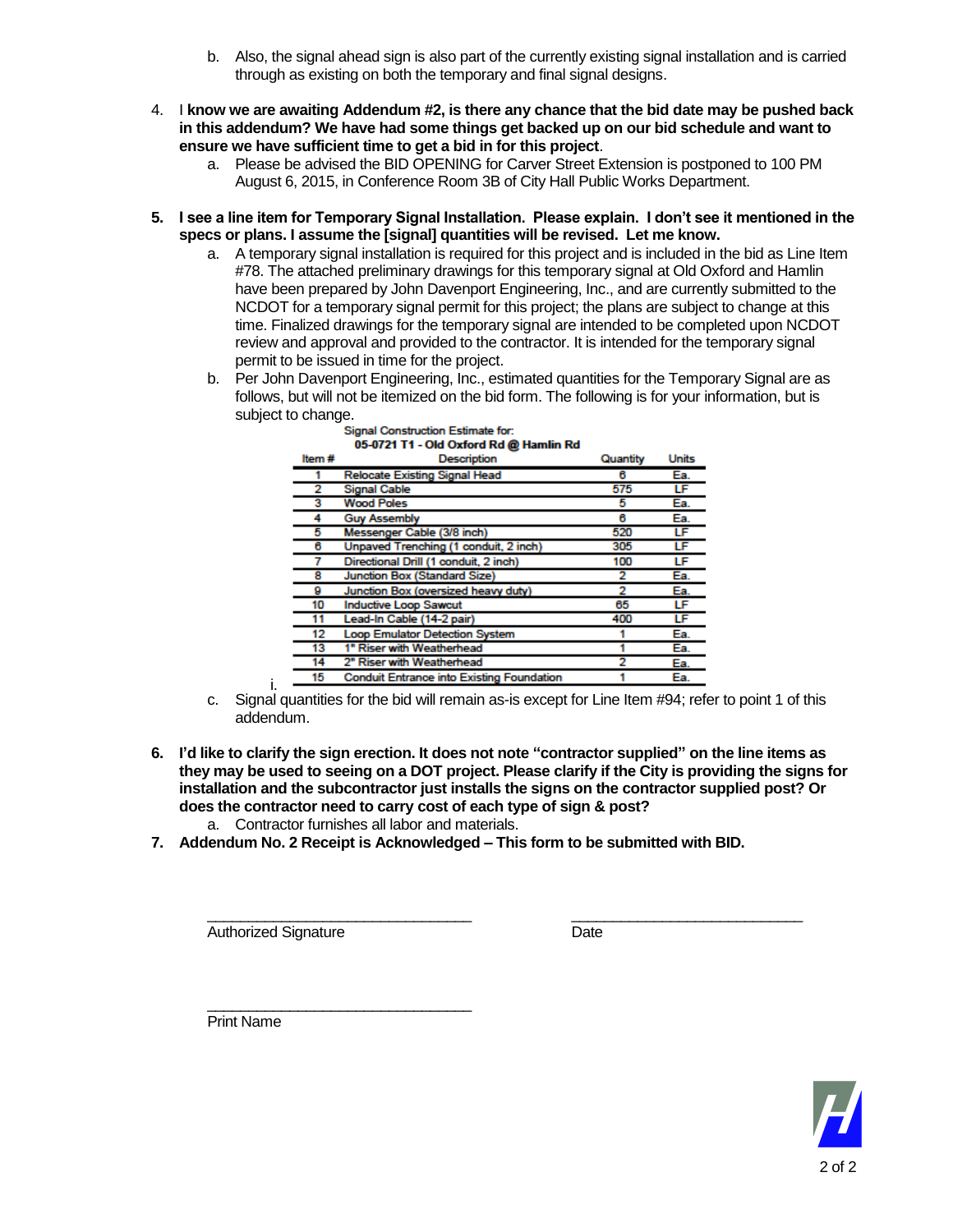

| PROJECT REFERENCE NO. | SHEET NO. |
|-----------------------|-----------|
| N/A                   | l Sig.    |

 $\sim$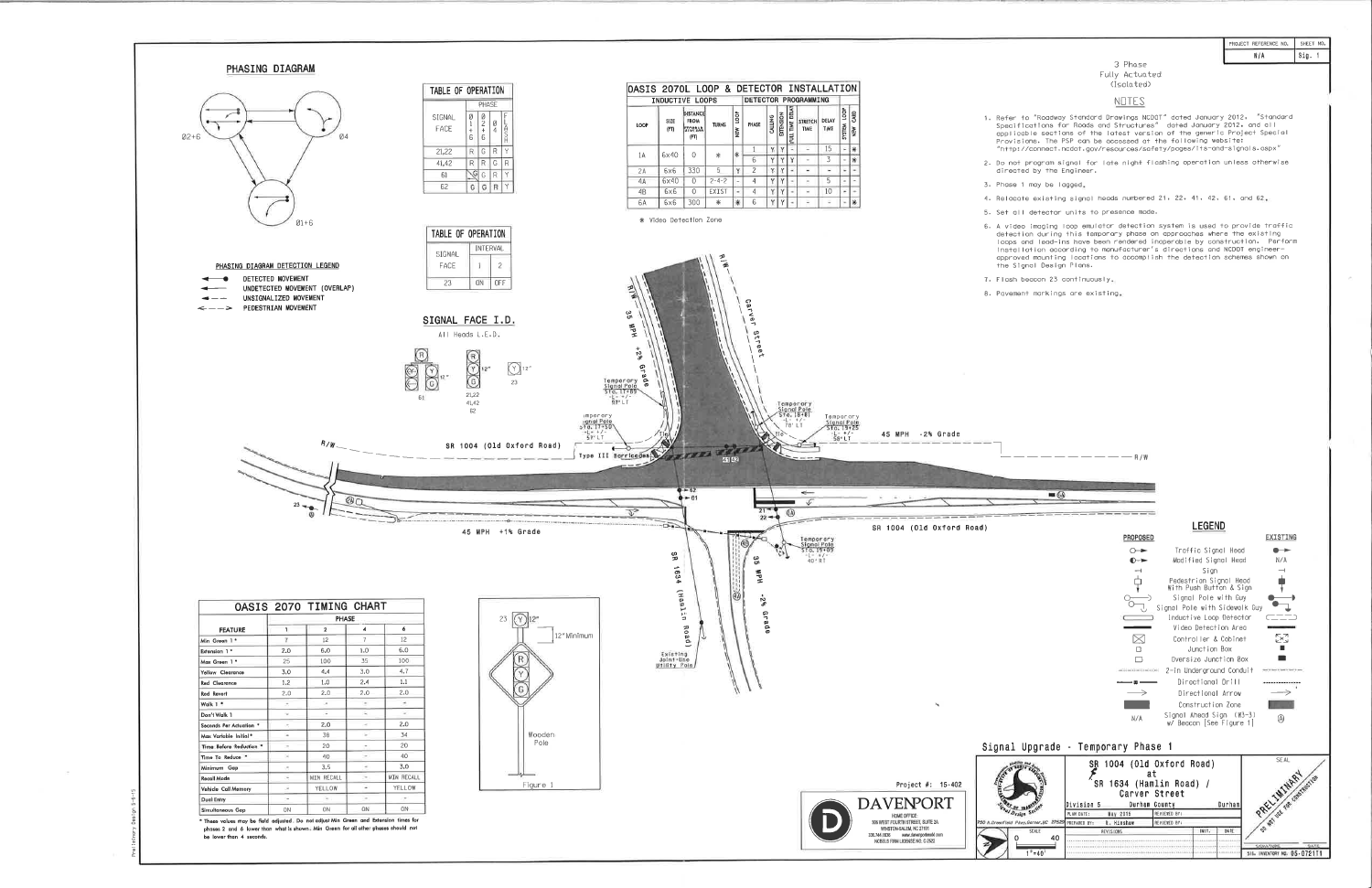

| PROJECT REFERENCE NO. | SHEET NO. |
|-----------------------|-----------|
| NIA                   | Sig. 2    |

| SIGNAL HEAD HOOK-UP CHART |     |                |           |           |                |                  |                |                |            |                |                |           |
|---------------------------|-----|----------------|-----------|-----------|----------------|------------------|----------------|----------------|------------|----------------|----------------|-----------|
| LOAD<br>SWITCH NO.        | S1  | S <sub>2</sub> | S2P       | S3        | S <sub>4</sub> | S <sub>4</sub> P | S <sub>5</sub> | S <sub>6</sub> | <b>S6P</b> | S7             | S <sub>8</sub> | S8P       |
| PHASE                     | 1   | $\overline{c}$ | PED       | 3         | $\overline{4}$ | 4<br>PED         | 5              | 6              | 6<br>PED   | $\overline{7}$ | 8              | 8<br>PED  |
| SIGNAL<br>HEAD NO.        | 61  | 21,22          | <b>NU</b> | <b>NU</b> | 41,42          | <b>NU</b>        | <b>NU</b>      | 61,62          | NU         | <b>NU</b>      | <b>NU</b>      | <b>NU</b> |
| <b>RED</b>                | $*$ | 128            |           |           | 101            |                  |                | 134            |            |                |                |           |
| YELLOW                    |     | 129            |           |           | 102            |                  |                | 135            |            |                |                |           |
| GREEN                     |     | 130            |           |           | 103            |                  |                | 136            |            |                |                |           |
| <b>RED</b><br>ARROW       |     |                |           |           |                |                  |                |                |            |                |                |           |
| YELLOW<br>ARROW           | 126 |                |           |           |                |                  |                |                |            |                |                |           |
| <b>GREEN</b><br>ARROW     | 127 |                |           |           |                |                  |                |                |            |                |                |           |

 $NII = Not Used$ 

\* Denotes install load resistor. See load resistor installation detail this sheet.

## FLASHER WIRING DETAIL

(wire flasher as shown below)

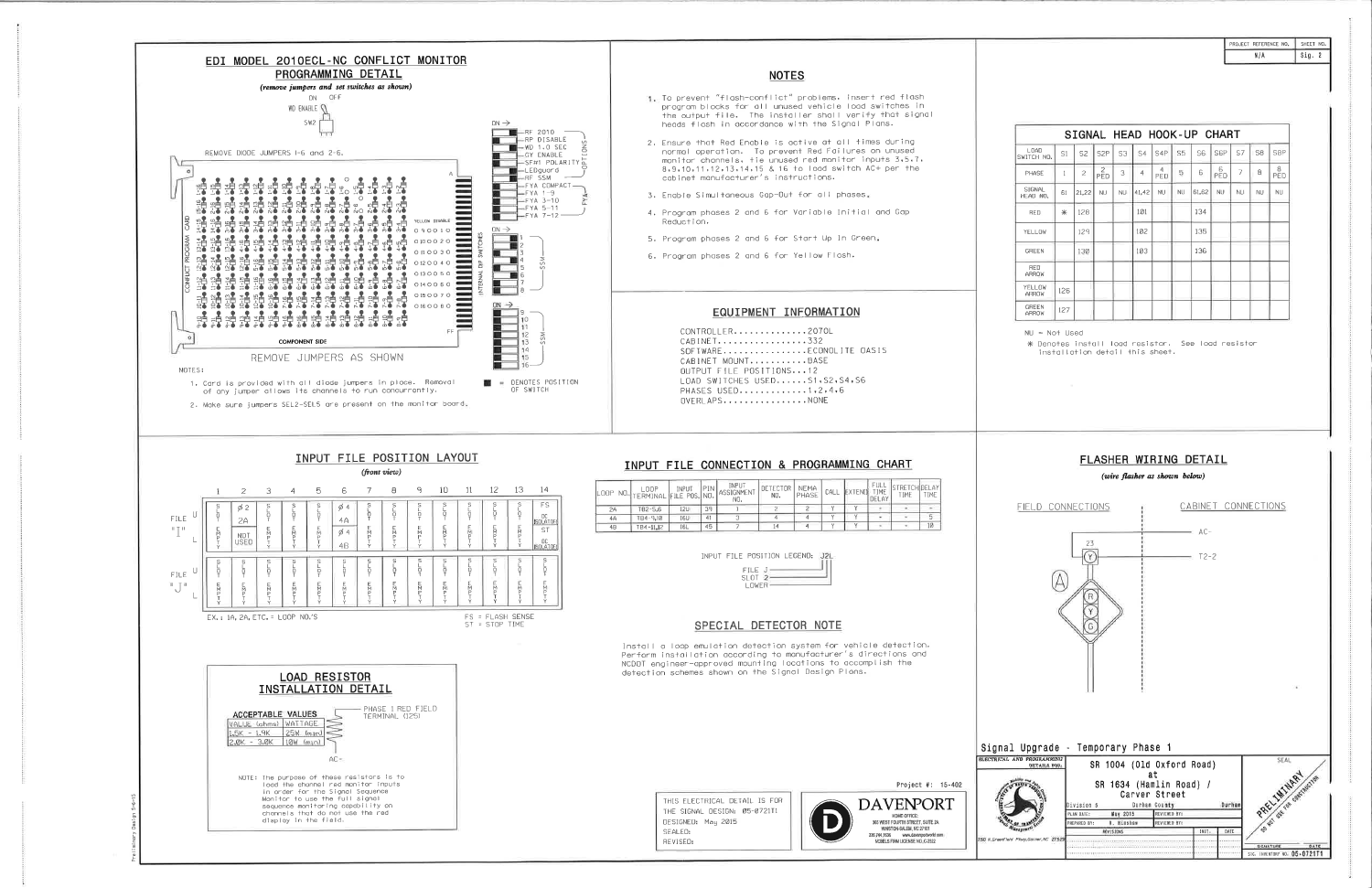

| PROJECT REFERENCE NO. | SHFFT NO.    |
|-----------------------|--------------|
| N/A                   | $\vert$ Sig. |

 $\sim$